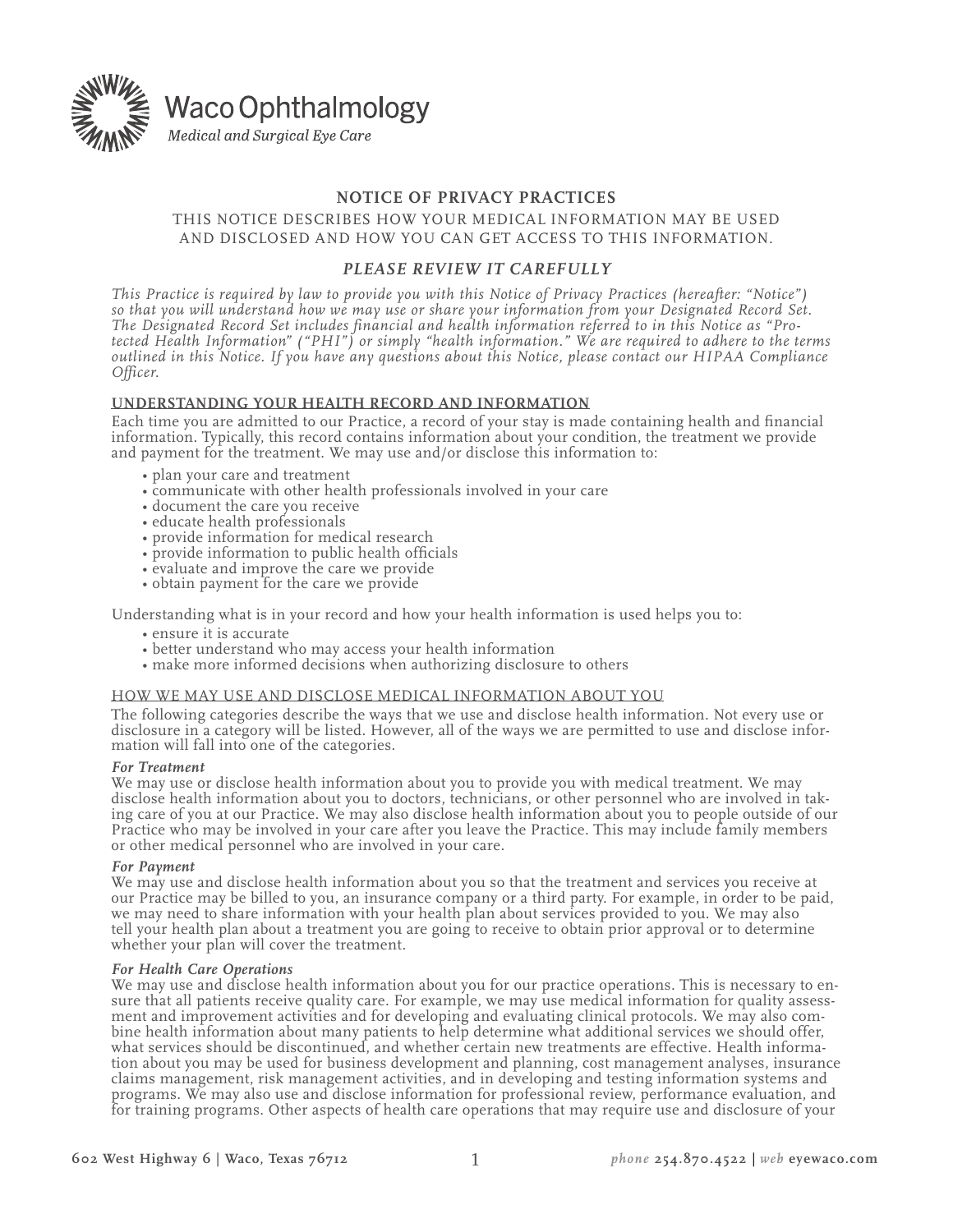health information include accreditation, certification, licensing and credentialing activities, review and auditing, including compliance reviews, medical reviews, legal services and compliance programs. Your health information may be used and disclosed for the business management and general activities of the Practice including resolution of internal grievances and customer service. We may remove information that identifies you so that the health information may be used to study health care and health care delivery without learning the identities of residents.

## **OTHER ALLOWABLE USES OF YOUR HEALTH INFORMATION**

*Business Associates:* There may be some services provided in our Practice through contracts with business associates. When these services are contracted, we may disclose your health information so that they can<br>perform the job we've asked them to do and bill you or your third-party payer for services rendered. To protect your health information, however, we require the business associate to appropriately safeguard your information.

*Treatment Alternatives:* We may use and disclose health information to tell you about possible treatment options or alternatives that may be of interest to you.

*Health-Related Benefits and Services and Reminders:* We may contact you to provide appointment reminders or information about treatment alternatives or other health-related benefits and services that may be of interest to you.

*Individuals Involved in Your Care or Payment for Your Care:* Unless you object, we may disclose health information about you to a friend or family member who is involved in your care. We may also give information to someone who helps pay for your care. In addition, we may disclose health information about you to an entity assisting in a disaster relief effort so that your family can be notified about your condition, status and location.

*As Required By Law:* We will disclose health information about you when required to do so by federal, state or local law.

*To Avert a Serious Threat to Health or Safety:* We may use and disclose health information about you to prevent a serious threat to your health and safety or the health and safety of the public or another person. We would do this only to help prevent the threat.

*Organ and Tissue Donation:* If you are an organ donor, we may disclose health information to organizations that handle organ procurement to facilitate donation and transplantation.

*Military and Veterans:* If you are a member of the armed forces, we may disclose health information about you as required by military authorities. We may also disclose health information about foreign military personnel to the appropriate foreign military authority.

*Research:* Under certain circumstances, we may use and disclose health information about you for research purposes. For example, a research project may involve comparing the health and recovery of all residents who received one medication to those who received another, for the same condition. All research projects, however, are subject to a special approval process. This process evaluates a proposed research project and its use of health information, trying to balance the research needs with residents' need for privacy of their health information. Before we use or disclose health information for research, the project will have been approved through this research approval process. We may, however, disclose health information about you to people preparing to conduct a research project so long as the health information they review does not leave a Practice.

*Workers' Compensation:* We may disclose health information about you for workers' compensation or similar programs. These programs provide benefits for work-related injuries or illness.

*Public Health Risks:* We may disclose health information about you for public health purposes, including:

- Prevention or control of disease, injury or disability
- Reporting births and deaths
- Reporting child abuse or neglect
- Reporting reactions to medications or problems with products
- Notifying people of recalls of products
- Notifying a person who may have been exposed to a disease or may be at risk for contracting or spreading a disease
- Notifying the appropriate government authority if we believe a resident has been the victim of abuse, neglect or domestic violence. We will only make this disclosure if you agree or when required or authorized by law.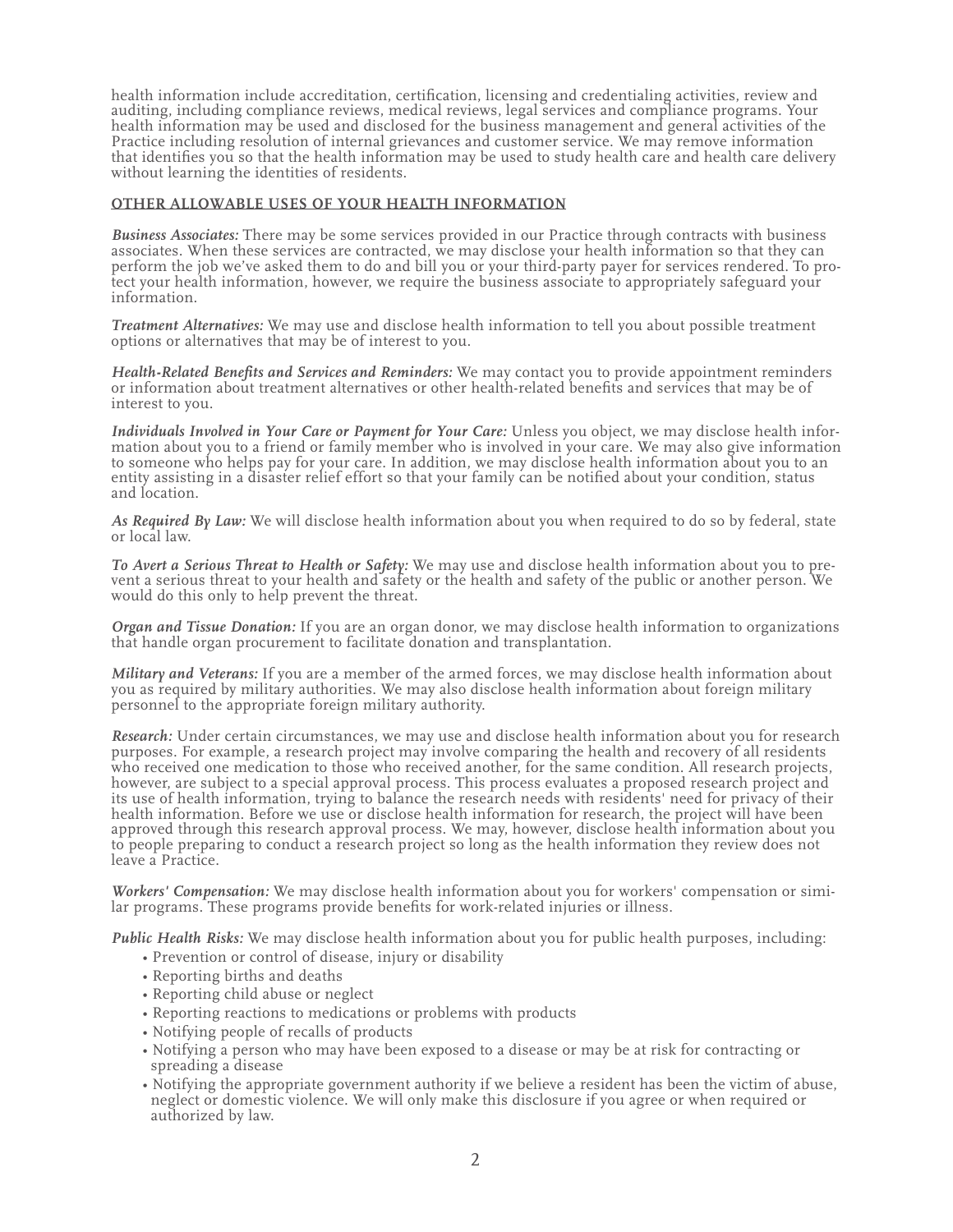*Health Oversight Activities:* We may disclose health information to a health oversight agency for activities authorized by law. These oversight activities may include audits, investigations, inspections, and licensure. These activities are necessary for the government to monitor the health care system, government programs, and compliance with civil rights laws.

*Judicial and Administrative Proceedings:* If you are involved in a lawsuit or a dispute, we may disclose health information about you in response to a court or administrative order. We may also disclose health information about you in response to a subpoena, discovery request, or other lawful process by someone else involved in the dispute, but only if efforts have been made to tell you about the request or to obtain an order protecting the information requested.

*Reporting Abuse, Neglect or Domestic Violence:* Notifying the appropriate government agency if we believe a resident has been the victim of abuse, neglect or domestic violence.

*Law Enforcement:* We may disclose health information when requested by a law enforcement official:

- In response to a court order, subpoena, warrant, summons or similar process;
- To identify or locate a suspect, fugitive, material witness, or missing person;
- About you, the victim of a crime if, under certain limited circumstances, we are unable to obtain your agreement;
- About a death we believe may be the result of criminal conduct;
- About criminal conduct at the Practice; and
- In emergency circumstances to report a crime; the location of the crime or victims; or the identity, description or location of the person who committed the crime.

*Coroners, Medical Examiners and Funeral Directors:* We may disclose medical information to a coroner or medical examiner. This may be necessary to identify a deceased person or determine the cause of death. We may also disclose medical information to funeral directors as necessary to carry out their duties.

*National Security and Intelligence Activities:* We may disclose health information about you to authorized federal officials for intelligence, counterintelligence, and other national security activities authorized by law.

*Correctional Institution:* Should you be an inmate of a correctional institution, we may disclose to the institution or its agents health information necessary for your health and the health and safety of others.

### **YOUR RIGHTS REGARDING HEALTH INFORMATION ABOUT YOU**

Although your health record is the property of the Practice, the information belongs to you. You have the following rights regarding your health information:

*Right to Inspect and Copy:* With some exceptions, you have the right to review and copy your health information. You must submit your request in writing our HIPAA Compliance Officer. We may charge a fee for the costs of copying, mailing or other supplies associated with your request.

*Right to Amend:* If you feel that health information in your record is incorrect or incomplete, you may ask us to amend the information. You have this right for as long as the information is kept by or for the Practice. You must submit your request in writing to our HIPAA Compliance Officer. In addition, you must provide a reason for your request. We may deny your request for an amendment if it is not in writing or does not include a reason to support the request. In addition, we may deny your request if you ask us to amend information that:

- Was not created by us, unless the person or entity that created the information is no longer available to make the amendment;<br>• Is not part of the health information kept by or for the Practice; or Is accurate and comp
- 
- 

*Right to an Accounting of Disclosures:* You have the right to request an "accounting of disclosures". This is a list of certain disclosures we made of your health information, other than those made for purposes such as treatment, payment, or health care operations. You must submit your request in writing to our HIPAA Compliance Officer. Your request must state a time period which may not be longer than six years from the date the request is submitted and may not include dates before April 14, 2003. Your request should indicate in what form you want the list (for example, on paper or electronically). The first list you request within a twelve month period will be free. For additional lists, we may charge you for the costs of providing the list. We will notify you of the cost involved and you may choose to withdraw or modify your request at that time before any costs are incurred.